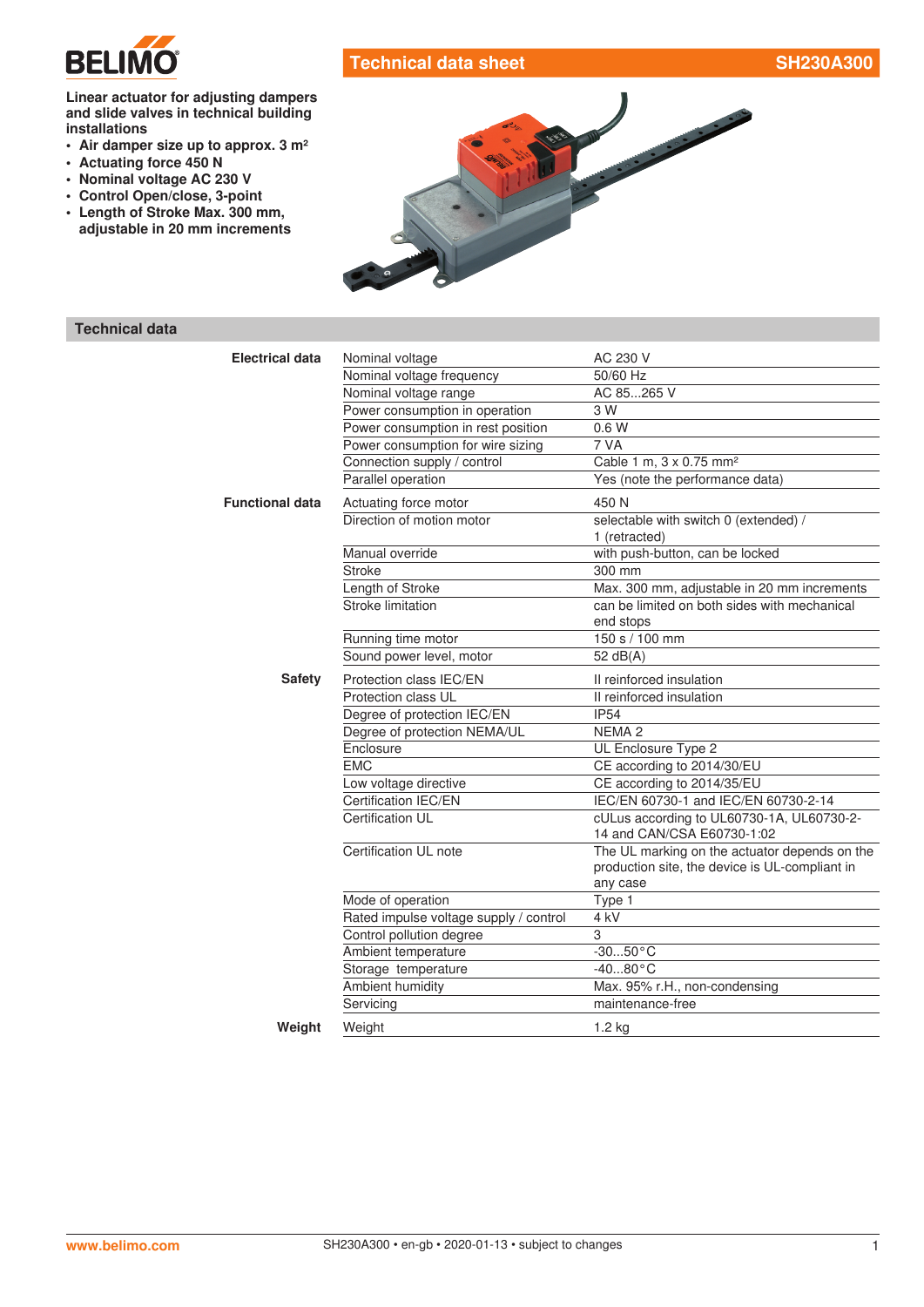

| <b>Safety notes</b>                |                                                                                                                                                                                                                                                                                          |  |
|------------------------------------|------------------------------------------------------------------------------------------------------------------------------------------------------------------------------------------------------------------------------------------------------------------------------------------|--|
|                                    | • The device must not be used outside the specified field of application, especially not<br>in aircraft or in any other airborne means of transport.                                                                                                                                     |  |
|                                    | Outdoor application: only possible in case that no (sea) water, snow, ice, insolation<br>or aggressive gases interfere directly with the actuator and that is ensured that the<br>ambient conditions remain at any time within the thresholds according to the data<br>sheet.            |  |
|                                    | • Caution: Power supply voltage!                                                                                                                                                                                                                                                         |  |
|                                    | • Only authorised specialists may carry out installation. All applicable legal or<br>institutional installation regulations must be complied during installation.                                                                                                                        |  |
|                                    | • The device may only be opened at the manufacturer's site. It does not contain any<br>parts that can be replaced or repaired by the user.                                                                                                                                               |  |
|                                    | • The rotary supports and coupling pieces available as accessories and must always<br>be used if transverse forces are likely. In addition, the actuator must not be tightly<br>bolted to the application. It must remain movable via the rotary support (refer to<br>«Assembly notes»). |  |
|                                    | • If the actuator is exposed to severely contaminated ambient air, appropriate<br>precautions must be taken on the system side. Excessive deposits of dust, soot etc.<br>can prevent the gear rod from being extended and retracted correctly.                                           |  |
|                                    | • If not installed horizontally, the gear disengagement push-button may only be<br>actuated when there is no pressure on the gear rod.                                                                                                                                                   |  |
|                                    | • To calculate the actuating force required for air dampers and slide valves, the<br>specifications supplied by the damper manufacturers concerning the cross section,<br>the design, the installation site and the ventilation conditions must be observed.                             |  |
|                                    | • If a rotary support and/or coupling piece is used, actuation force losses are to be<br>expected.                                                                                                                                                                                       |  |
|                                    | • The device contains electrical and electronic components and must not be disposed<br>of as household refuse. All locally valid regulations and requirements must be<br>observed.                                                                                                       |  |
| <b>Product features</b>            |                                                                                                                                                                                                                                                                                          |  |
| Simple direct mounting             | The actuator can be directly connected with the application using the enclosed screws.<br>The head of the gear rod is connected to the moving part of the ventilating application<br>individually on the mounting side or with the Z-KS1 coupling piece provided for this<br>purpose.    |  |
| <b>Manual override</b>             | Manual override with push-button possible (the gear is disengaged for as long as the<br>button is pressed or remains locked).                                                                                                                                                            |  |
| Adjustable stroke                  | If a stroke limitation will be adjusted, the operating range on this side of the gear<br>rod can be used starting with an extension length of 20 mm and then can be limited<br>respectively in increments of 20 mm by means of the mechanical end stops Z-AS1.                           |  |
| <b>High functional reliability</b> | The actuator is overload protected, requires no limit switches and automatically stops<br>when the end stop is reached.                                                                                                                                                                  |  |

## **Accessories**

|                                |                                                  | <b>Description</b>                                                               | <b>Type</b> |
|--------------------------------|--------------------------------------------------|----------------------------------------------------------------------------------|-------------|
| <b>Mechanical accessories</b>  |                                                  | End stop kit, Multipack 20 pcs.                                                  | $Z-AS1$     |
|                                |                                                  | Rotary support, for linear actuator                                              | Z-DS1       |
|                                |                                                  | Coupling piece M8                                                                | $Z-KS1$     |
|                                |                                                  |                                                                                  |             |
| <b>Electrical installation</b> |                                                  |                                                                                  |             |
|                                | <b>Notes</b><br>• Caution: Power supply voltage! |                                                                                  |             |
|                                |                                                  | • Parallel connection of other actuators possible. Observe the performance data. |             |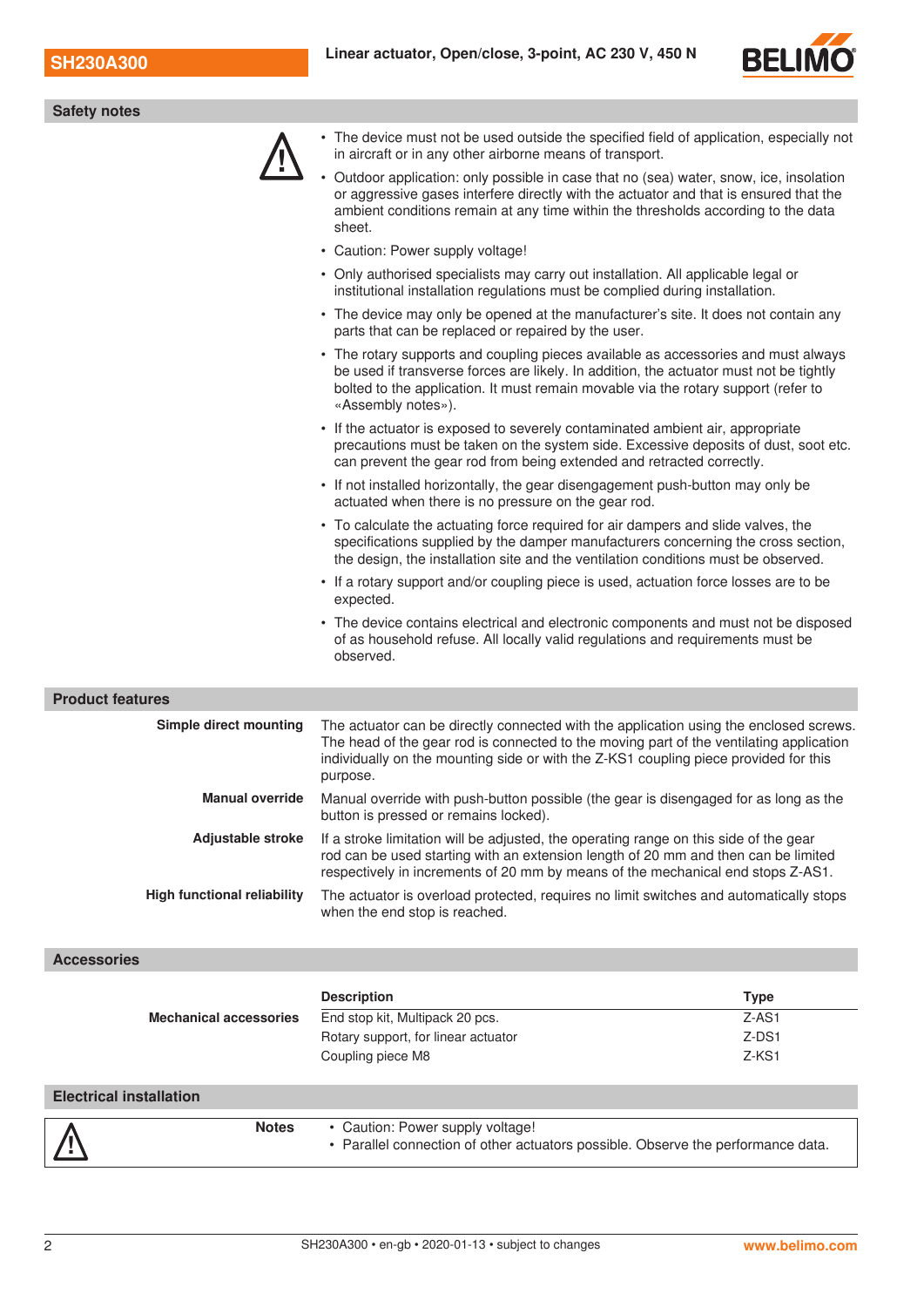

#### **Wiring diagrams** AC 230 V, open/close AC 230 V, open/close, priority at connection 3 1 2 3  $\ddot{\mathbf{0}}$  $\overline{0}$   $\overline{1}$   $\overline{1}$   $\overline{1}$ 1 0 1 N L **Cable colours:**  $1 = blue$  $2 =$ brown  $3 =$  white 1 2 3  $\theta$  $\begin{array}{ccc} 0 & 1 & \end{array}$ 1 1 N L **Cable colours:**  $1 = blue$  $2 =$ brown  $3 =$  white AC 230 V, 3-point 0 1 1 2 3 0 0 1 1  $\overline{M}$ **Cable colours:**  $1 =$  blue  $2 =$  brown  $3 =$  white **Installation notes** !<br>! **Notes** • If a rotary support and/or coupling piece is used, losses in the actuation force losses are to be expected. **Applications without transverse force** The linear actuator is screwed directly to the housing at three points. Afterwards, the head of the gear rod is fastened to the moving part of the ventilation application (e.g. damper or slide valve). **Applications with transverse forces** The coupling piece with the internal thread (Z-KS1) is connected to the head of the gear rod. The rotary support (Z-DS1) is screwed to the ventilation application. Afterwards, the linear actuator is screwed to the previously mounted rotary support with the enclosed screw. Afterwards, the coupling piece, which is mounted to the head of the gear rod, is attached to the moving part of the ventilating application (e.g. damper or slide valve). The transverse forces can be compensated for to a certain limit with the rotary support and/or coupling piece. The maximum permissible swivel angle of the rotary support and coupling piece is 10° (angle), laterally and upwards. **Electrical installation**